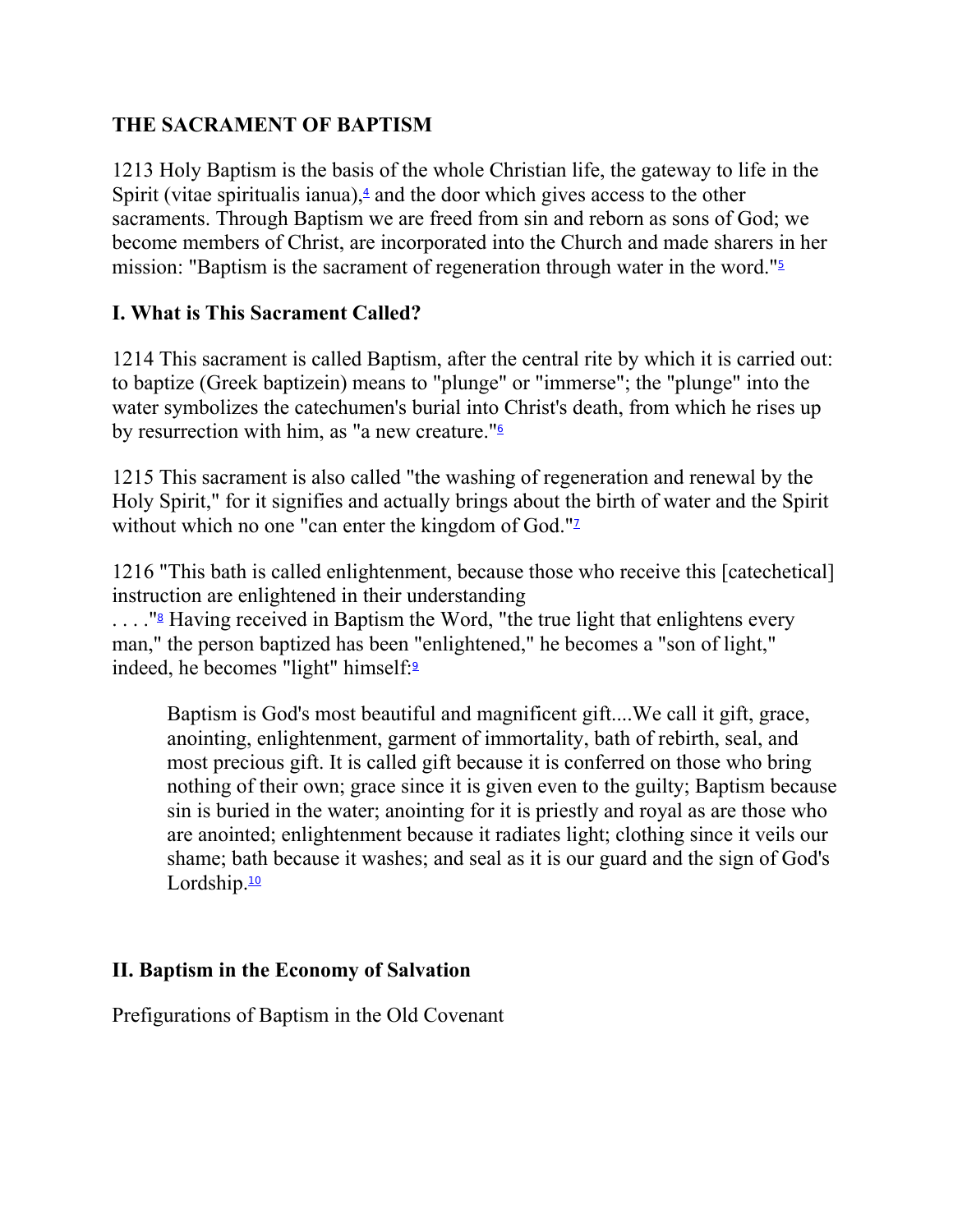1217 In the liturgy of the Easter Vigil, during the blessing of the baptismal water, the Church solemnly commemorates the great events in salvation history that already prefigured the mystery of Baptism:

Father, you give us grace through sacramental signs which tell us of the wonders of your unseen power.

In Baptism we use your gift of water, which you have made a rich symbol of the grace you give us in this sacrament. $\frac{11}{1}$ 

1218 Since the beginning of the world, water, so humble and wonderful a creature, has been the source of life and fruitfulness. Sacred Scripture sees it as "oveshadowed" by the Spirit of God: $12$ 

At the very dawn of creation

your Spirit breathed on the waters,

making them the wellspring of all holiness. $13$ 

1219 The Church has seen in Noah's ark a prefiguring of salvation by Baptism, for by it "a few, that is, eight persons, were saved through water": $\frac{14}{14}$ 

The waters of the great flood

you made a sign of the waters of Baptism,

that make an end of sin and a new beginning of goodness.<sup>15</sup>

1220 If water springing up from the earth symbolizes life, the water of the sea is a symbol of death and so can represent the mystery of the cross. By this symbolism Baptism signifies communion with Christ's death.

1221 But above all, the crossing of the Red Sea, literally the liberation of Israel from the slavery of Egypt, announces the liberation wrought by Baptism:

You freed the children of Abraham from the slavery of Pharaoh,

bringing them dry-shod through the waters of the Red Sea,

to be an image of the people set free in Baptism.16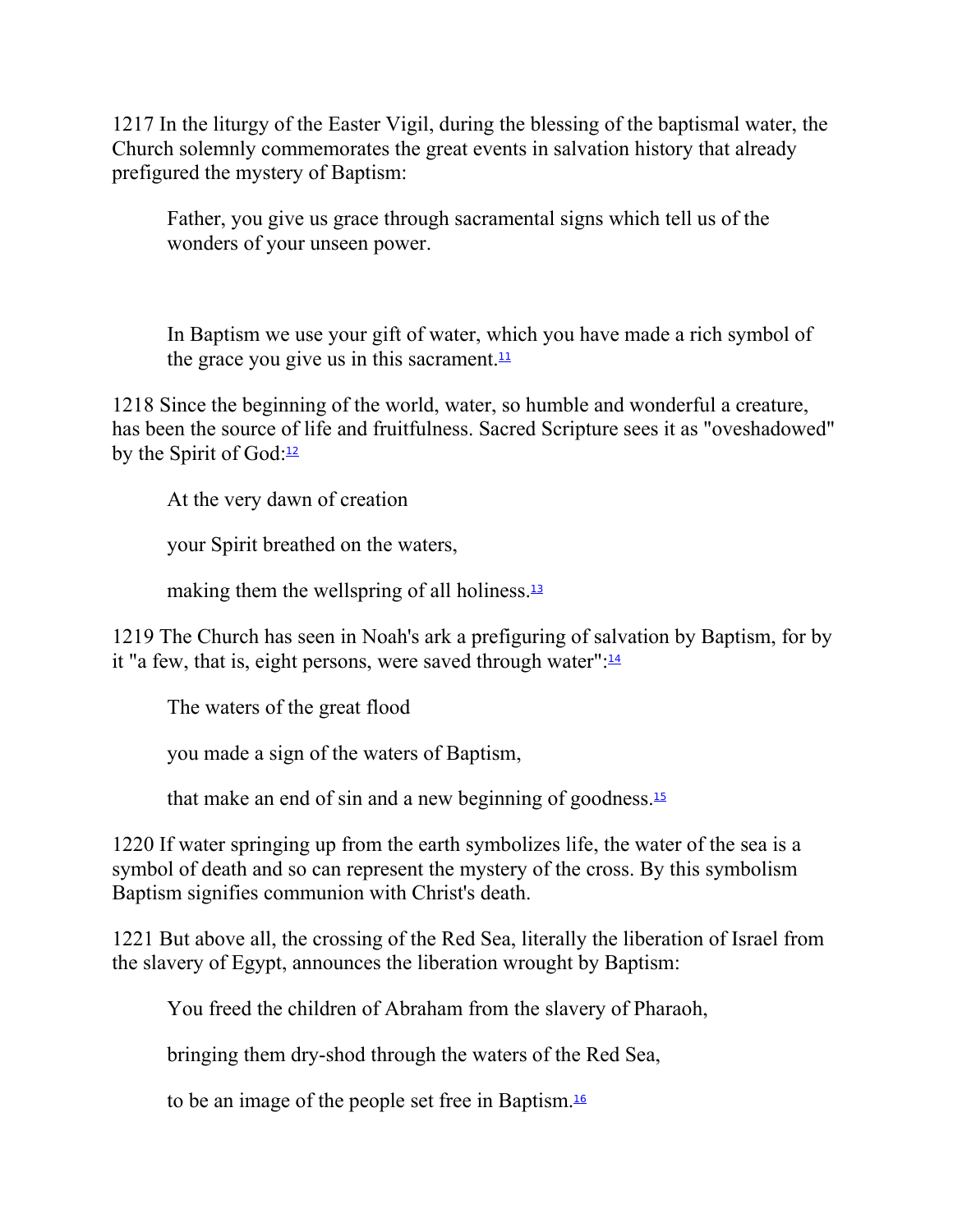1222 Finally, Baptism is prefigured in the crossing of the Jordan River by which the People of God received the gift of the land promised to Abraham's descendants, an image of eternal life. the promise of this blessed inheritance is fulfilled in the New Covenant.

### Christ's Baptism

1223 All the Old Covenant prefigurations find their fulfillment in Christ Jesus. He begins his public life after having himself baptized by St. John the Baptist in the Jordan.17 After his resurrection Christ gives this mission to his apostles: "Go therefore and make disciples of all nations, baptizing them in the name of the Father and of the Son and of the Holy Spirit, teaching them to observe all that I have commanded you."<sup>18</sup>

1224 Our Lord voluntarily submitted himself to the baptism of St. John, intended for sinners, in order to "fulfill all righteousness."<sup>19</sup> Jesus' gesture is a manifestation of his self-emptying.<sup>20</sup> The Spirit who had hovered over the waters of the first creation descended then on the Christ as a prelude of the new creation, and the Father revealed Jesus as his "beloved Son."<sup>21</sup>

1225 In his Passover Christ opened to all men the fountain of Baptism. He had already spoken of his Passion, which he was about to suffer in Jerusalem, as a "Baptism" with which he had to be baptized.<sup>22</sup> The blood and water that flowed from the pierced side of the crucified Jesus are types of Baptism and the Eucharist, the sacraments of new life.<sup>23</sup> From then on, it is possible "to be born of water and the Spirit"<sup>24</sup> in order to enter the Kingdom of God.

See where you are baptized, see where Baptism comes from, if not from the cross of Christ, from his death. There is the whole mystery: he died for you. In him you are redeemed, in him you are saved.<sup>25</sup>

### Baptism in the Church

1226 From the very day of Pentecost the Church has celebrated and administered holy Baptism. Indeed St. Peter declares to the crowd astounded by his preaching: "Repent, and be baptized every one of you in the name of Jesus Christ for the forgiveness of your sins; and you shall receive the gift of the Holy Spirit."26 The apostles and their collaborators offer Baptism to anyone who believed in Jesus: Jews, the God-fearing, pagans.27 Always, Baptism is seen as connected with faith: "Believe in the Lord Jesus, and you will be saved, you and your household," St. Paul declared to his jailer in Philippi. and the narrative continues, the jailer "was baptized at once, with all his family."<sup>28</sup>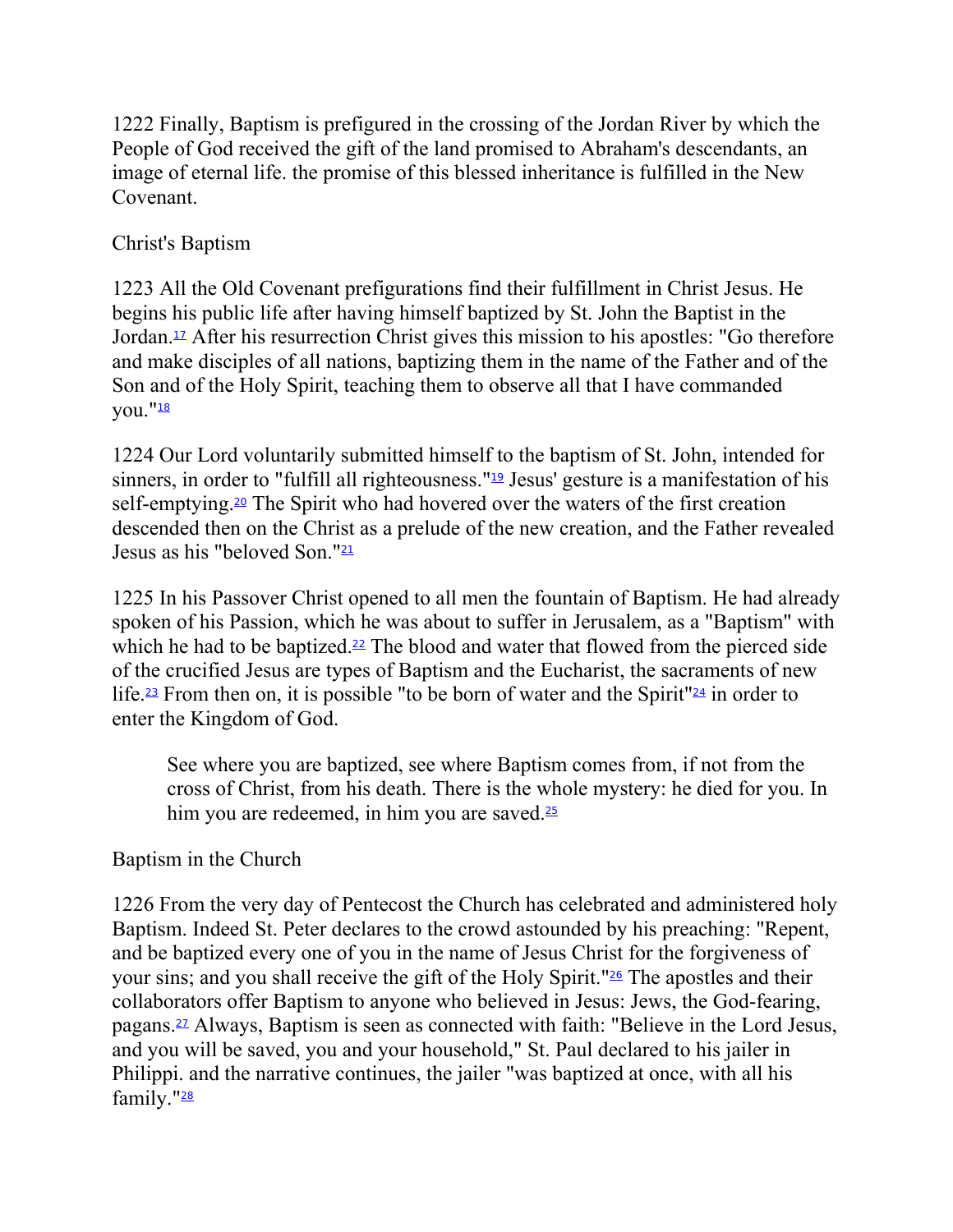1227 According to the Apostle Paul, the believer enters through Baptism into communion with Christ's death, is buried with him, and rises with him:

Do you not know that all of us who have been baptized into Christ Jesus were baptized into his death? We were buried therefore with him by baptism into death, so that as Christ was raised from the dead by the glory of the Father, we too might walk in newness of life.<sup>29</sup>

The baptized have "put on Christ."<sup>30</sup> Through the Holy Spirit, Baptism is a bath that purifies, justifies, and sanctifies.<sup>31</sup>

1228 Hence Baptism is a bath of water in which the "imperishable seed" of the Word of God produces its life-giving effect.<sup>32</sup> St. Augustine says of Baptism: "The word is brought to the material element, and it becomes a sacrament."<sup>33</sup>

# **III. How is the Sacrament of Baptism Celebrated?**

Christian Initiation

1229 From the time of the apostles, becoming a Christian has been accomplished by a journey and initiation in several stages. This journey can be covered rapidly or slowly, but certain essential elements will always have to be present: proclamation of the Word, acceptance of the Gospel entailing conversion, profession of faith, Baptism itself, the outpouring of the Holy Spirit, and admission to Eucharistic communion.

1230 This initiation has varied greatly through the centuries according to circumstances. In the first centuries of the Church, Christian initiation saw considerable development. A long period of catechumenate included a series of preparatory rites, which were liturgical landmarks along the path of catechumenal preparation and culminated in the celebration of the sacraments of Christian initiation.

1231 Where infant Baptism has become the form in which this sacrament is usually celebrated, it has become a single act encapsulating the preparatory stages of Christian initiation in a very abridged way. By its very nature infant Baptism requires a postbaptismal catechumenate. Not only is there a need for instruction after Baptism, but also for the necessary flowering of baptismal grace in personal growth. the catechism has its proper place here.

1232 The second Vatican Council restored for the Latin Church "the catechumenate for adults, comprising several distinct steps." $34$  The rites for these stages are to be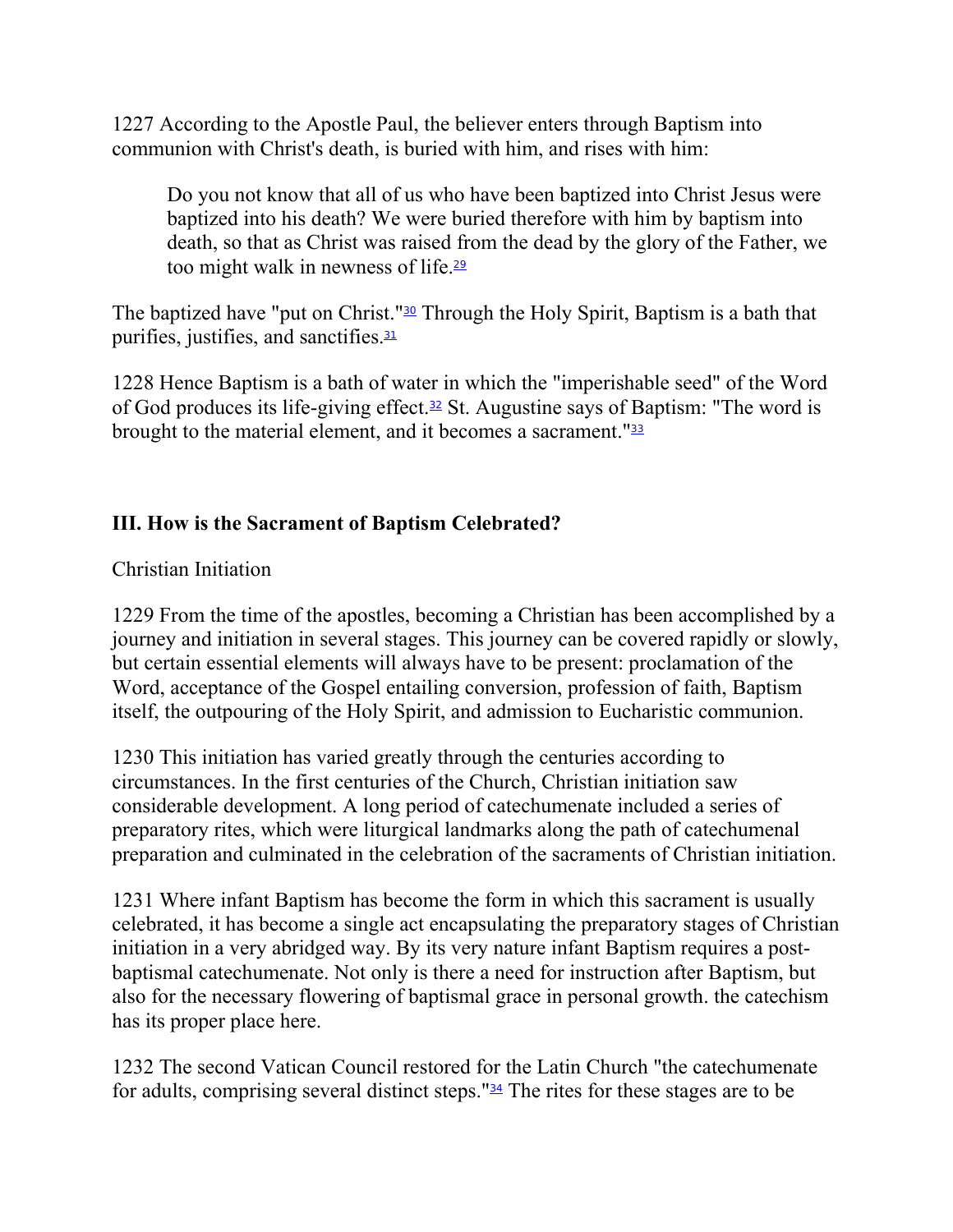found in the Rite of Christian Initiation of Adults (RCIA).35 The Council also gives permission that: "In mission countries, in addition to what is furnished by the Christian tradition, those elements of initiation rites may be admitted which are already in use among some peoples insofar as they can be adapted to the Christian ritual."<sup>36</sup>

1233 Today in all the rites, Latin and Eastern, the Christian initiation of adults begins with their entry into the catechumenate and reaches its culmination in a single celebration of the three sacraments of initiation: Baptism, Confirmation, and the Eucharist.<sup> $37$ </sup> In the Eastern rites the Christian initiation of infants also begins with Baptism followed immediately by Confirmation and the Eucharist, while in the Roman rite it is followed by years of catechesis before being completed later by Confirmation and the Eucharist, the summit of their Christian initiation.<sup>38</sup>

The mystagogy of the celebration

1234 The meaning and grace of the sacrament of Baptism are clearly seen in the rites of its celebration. By following the gestures and words of this celebration with attentive participation, the faithful are initiated into the riches this sacrament signifies and actually brings about in each newly baptized person.

1235 The sign of the cross, on the threshold of the celebration, marks with the imprint of Christ the one who is going to belong to him and signifies the grace of the redemption Christ won for us by his cross.

1236 The proclamation of the Word of God enlightens the candidates and the assembly with the revealed truth and elicits the response of faith, which is inseparable from Baptism. Indeed Baptism is "the sacrament of faith" in a particular way, since it is the sacramental entry into the life of faith.

1237 Since Baptism signifies liberation from sin and from its instigator the devil, one or more exorcisms are pronounced over the candidate. the celebrant then anoints him with the oil of cate chumens, or lays his hands on him, and he explicitly renounces Satan. Thus prepared, he is able to confess the faith of the Church, to which he will be "entrusted" by Baptism.<sup>39</sup>

1238 The baptismal water is consecrated by a prayer of epiclesis (either at this moment or at the Easter Vigil). the Church asks God that through his Son the power of the Holy Spirit may be sent upon the water, so that those who will be baptized in it may be "born of water and the Spirit."40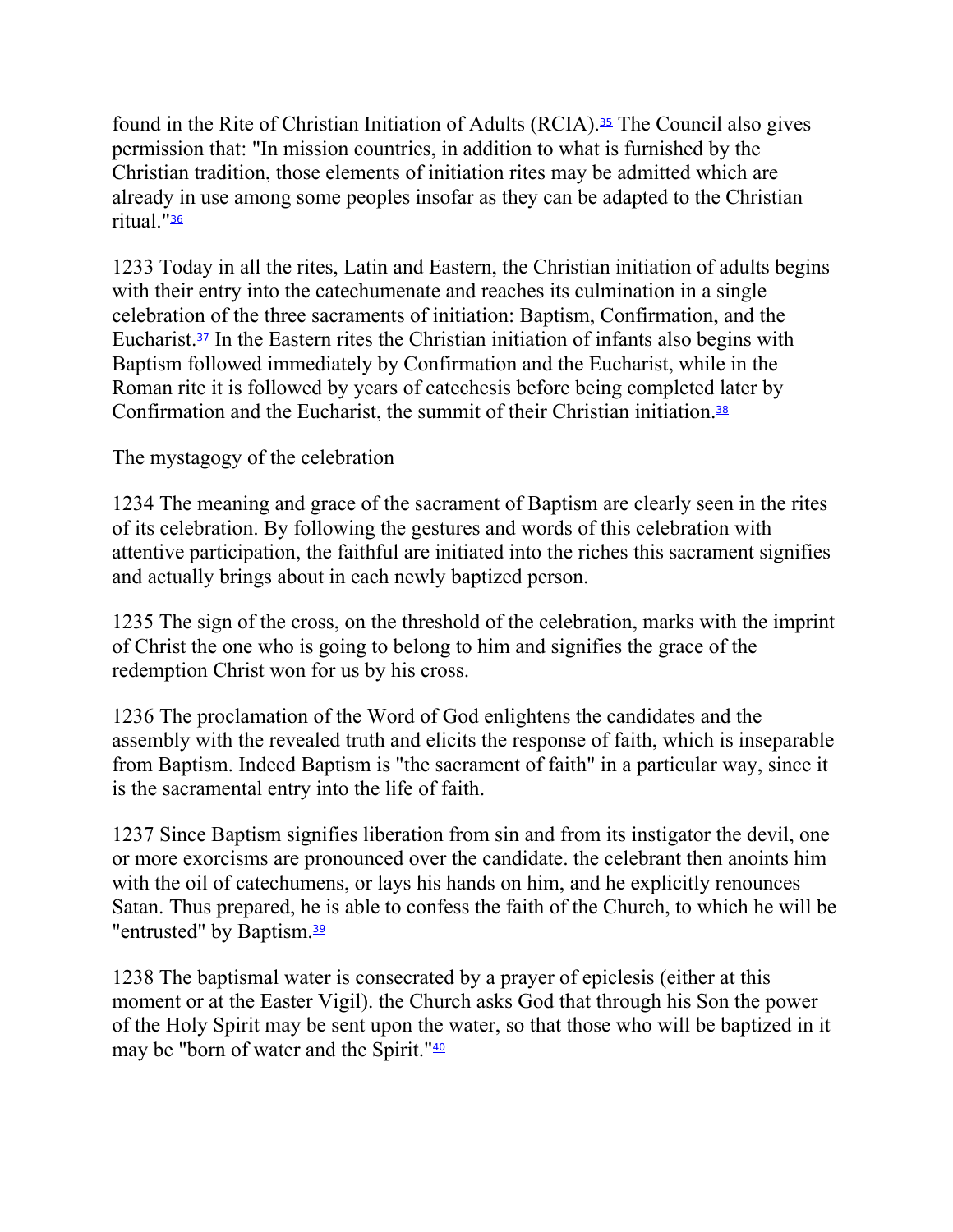1239 The essential rite of the sacrament follows: Baptism properly speaking. It signifies and actually brings about death to sin and entry into the life of the Most Holy Trinity through configuration to the Paschal mystery of Christ. Baptism is performed in the most expressive way by triple immersion in the baptismal water. However, from ancient times it has also been able to be conferred by pouring the water three times over the candidate's head.

1240 In the Latin Church this triple infusion is accompanied by the minister's words: "N., I baptize you in the name of the Father, and of the Son, and of the Holy Spirit." In the Eastern liturgies the catechumen turns toward the East and the priest says: "The servant of God, N., is baptized in the name of the Father, and of the Son, and of the Holy Spirit." At the invocation of each person of the Most Holy Trinity, the priest immerses the candidate in the water and raises him up again.

1241 The anointing with sacred chrism, perfumed oil consecrated by the bishop, signifies the gift of the Holy Spirit to the newly baptized, who has become a Christian, that is, one "anointed" by the Holy Spirit, incorporated into Christ who is anointed priest, prophet, and king.<sup>41</sup>

1242 In the liturgy of the Eastern Churches, the post-baptismal anointing is the sacrament of Chrismation (Confirmation). In the Roman liturgy the post-baptismal anointing announces a second anointing with sacred chrism to be conferred later by the bishop Confirmation, which will as it were "confirm" and complete the baptismal anointing.

1243 The white garment symbolizes that the person baptized has "put on Christ," $42$  has risen with Christ. the candle, lit from the Easter candle, signifies that Christ has enlightened the neophyte. In him the baptized are "the light of the world."<sup>43</sup> The newly baptized is now, in the only Son, a child of God entitled to say the prayer of the children of God: "Our Father."

1244 First Holy Communion. Having become a child of God clothed with the wedding garment, the neophyte is admitted "to the marriage supper of the Lamb<sup>"44</sup> and receives the food of the new life, the body and blood of Christ. the Eastern Churches maintain a lively awareness of the unity of Christian initiation by giving Holy Communion to all the newly baptized and confirmed, even little children, recalling the Lord's words: "Let the children come to me, do not hinder them."45 The Latin Church, which reserves admission to Holy Communion to those who have attained the age of reason, expresses the orientation of Baptism to the Eucharist by having the newly baptized child brought to the altar for the praying of the Our Father.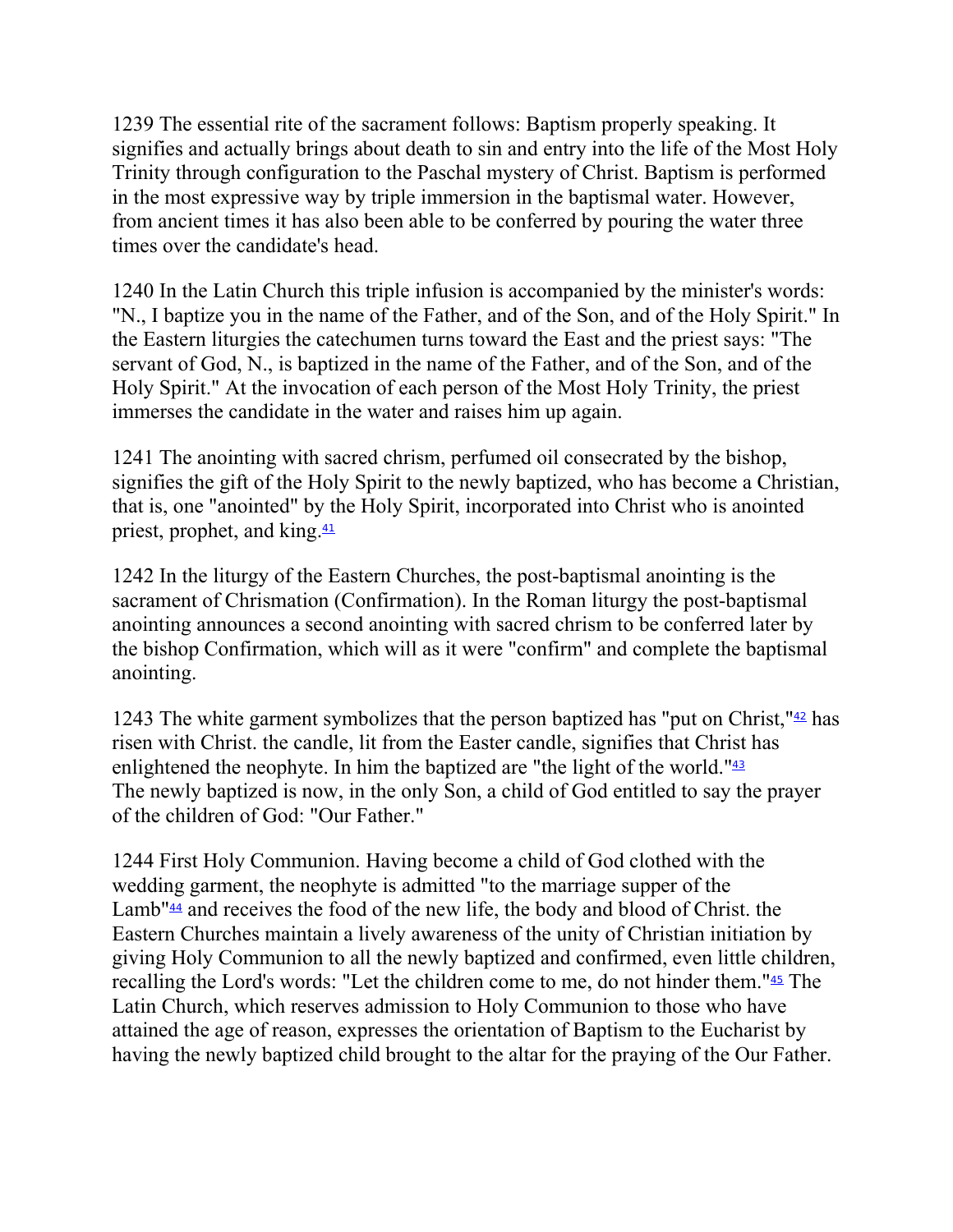1245 The solemn blessing concludes the celebration of Baptism. At the Baptism of newborns the blessing of the mother occupies a special place.

### **IV. Who can Receive Baptism?**

1246 "Every person not yet baptized and only such a person is able to be baptized."<sup>46</sup>

The Baptism of adults

1247 Since the beginning of the Church, adult Baptism is the common practice where the proclamation of the Gospel is still new. the catechumenate (preparation for Baptism) therefore occupies an important place. This initiation into Christian faith and life should dispose the catechumen to receive the gift of God in Baptism, Confirmation, and the Eucharist.

1248 The catechumenate, or formation of catechumens, aims at bringing their conversion and faith to maturity, in response to the divine initiative and in union with an ecclesial community. the catechumenate is to be "a formation in the whole Christian life . . . during which the disciples will be joined to Christ their teacher. the catechumens should be properly initiated into the mystery of salvation and the practice of the evangelical virtues, and they should be introduced into the life of faith, liturgy, and charity of the People of God by successive sacred rites."<sup>47</sup>

1249 Catechumens "are already joined to the Church, they are already of the household of Christ, and are quite frequently already living a life of faith, hope, and charity."48 "With love and solicitude mother Church already embraces them as her own."<sup>49</sup>

### The Baptism of infants

1250 Born with a fallen human nature and tainted by original sin, children also have need of the new birth in Baptism to be freed from the power of darkness and brought into the realm of the freedom of the children of God, to which all men are called.<sup>50</sup> The sheer gratuitousness of the grace of salvation is particularly manifest in infant Baptism. the Church and the parents would deny a child the priceless grace of becoming a child of God were they not to confer Baptism shortly after birth.<sup>51</sup>

1251 Christian parents will recognize that this practice also accords with their role as nurturers of the life that God has entrusted to them. $52$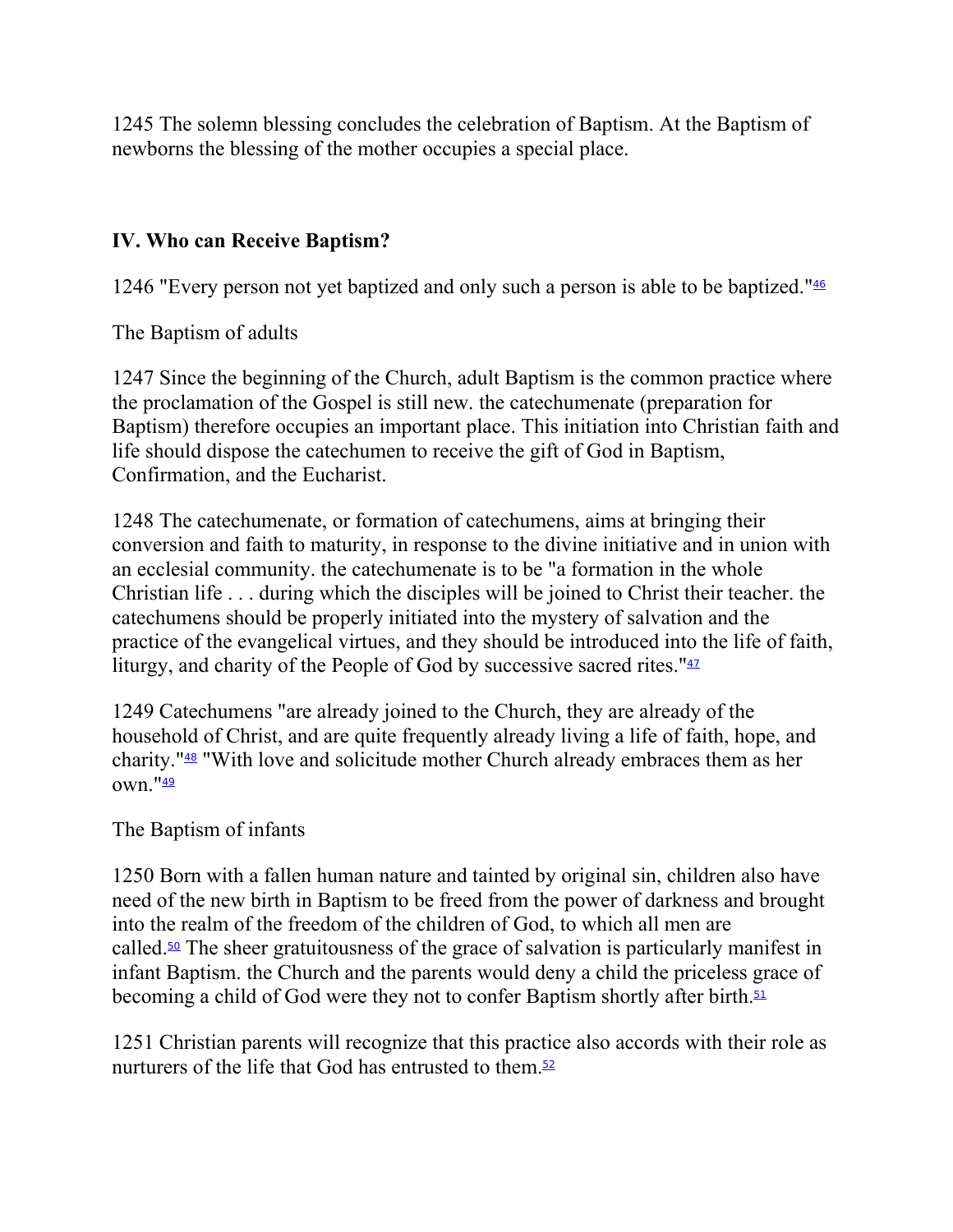1252 The practice of infant Baptism is an immemorial tradition of the Church. There is explicit testimony to this practice from the second century on, and it is quite possible that, from the beginning of the apostolic preaching, when whole "households" received baptism, infants may also have been baptized.<sup>53</sup>

# Faith and Baptism

1253 Baptism is the sacrament of faith.<sup>54</sup> But faith needs the community of believers. It is only within the faith of the Church that each of the faithful can believe. the faith required for Baptism is not a perfect and mature faith, but a beginning that is called to develop. the catechumen or the godparent is asked: "What do you ask of God's Church?" the response is: "Faith!"

1254 For all the baptized, children or adults, faith must grow after Baptism. For this reason the Church celebrates each year at the Easter Vigil the renewal of baptismal promises. Preparation for Baptism leads only to the threshold of new life. Baptism is the source of that new life in Christ from which the entire Christian life springs forth.

1255 For the grace of Baptism to unfold, the parents' help is important. So too is the role of the godfather and godmother, who must be firm believers, able and ready to help the newly baptized - child or adult on the road of Christian life.<sup>55</sup> Their task is a truly ecclesial function (officium).<sup>56</sup> The whole ecclesial community bears some responsibility for the development and safeguarding of the grace given at Baptism.

# **V. Who can Baptize?**

1256 The ordinary ministers of Baptism are the bishop and priest and, in the Latin Church, also the deacon. $57$  In case of necessity, any person, even someone not baptized, can baptize, if he has the required intention. the intention required is to will to do what the Church does when she baptizes, and to apply the Trinitarian baptismal formula. the Church finds the reason for this possibility in the universal saving will of God and the necessity of Baptism for salvation.<sup>58</sup>

# **VI. The Necessity of Baptism**

1257 The Lord himself affirms that Baptism is necessary for salvation.<sup>59</sup> He also commands his disciples to proclaim the Gospel to all nations and to baptize them. $\omega$  Baptism is necessary for salvation for those to whom the Gospel has been proclaimed and who have had the possibility of asking for this sacrament.<sup>61</sup> The Church does not know of any means other than Baptism that assures entry into eternal beatitude; this is why she takes care not to neglect the mission she has received from the Lord to see that all who can be baptized are "reborn of water and the Spirit." God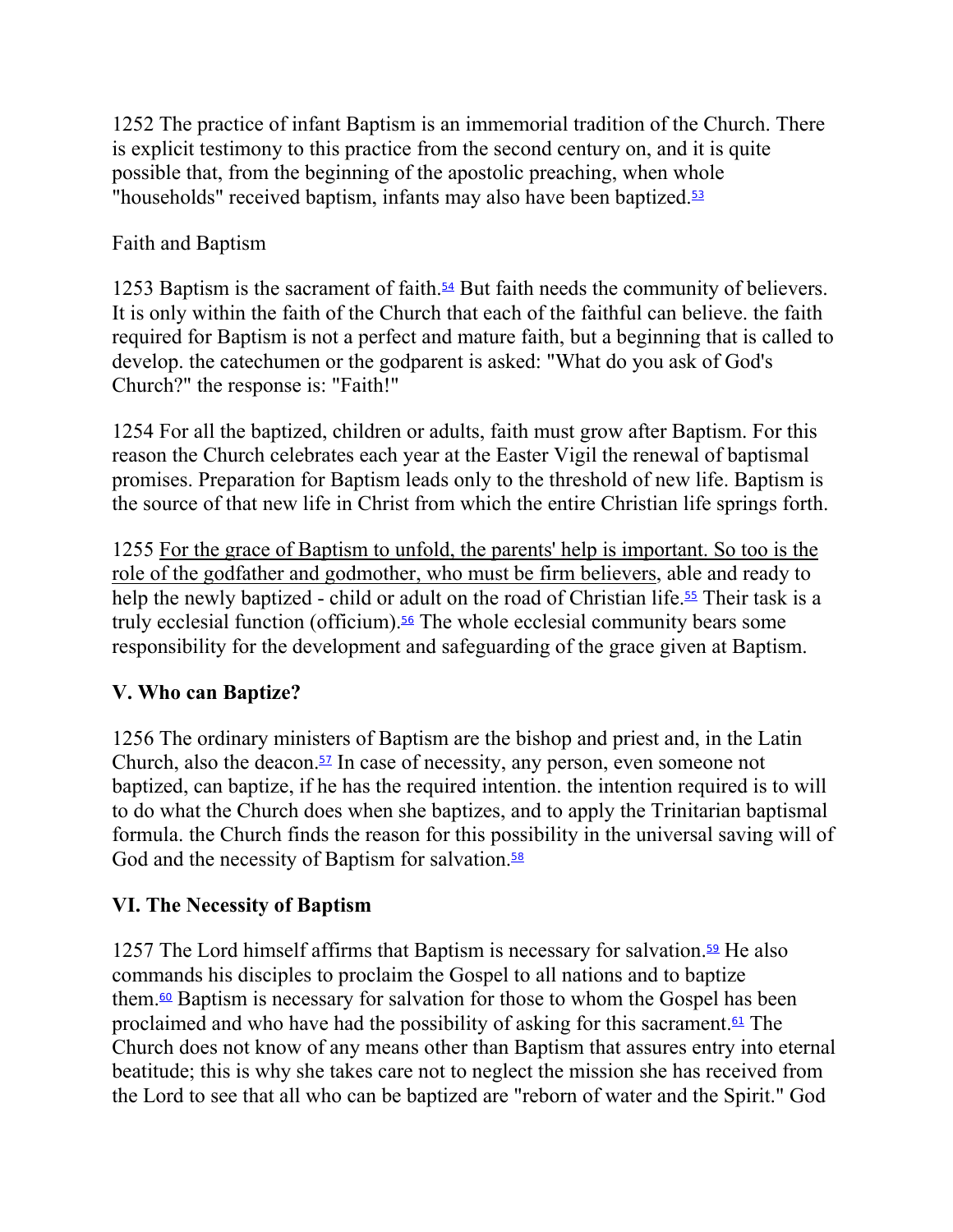has bound salvation to the sacrament of Baptism, but he himself is not bound by his sacraments.

1258 The Church has always held the firm conviction that those who suffer death for the sake of the faith without having received Baptism are baptized by their death for and with Christ. This Baptism of blood, like the desire for Baptism, brings about the fruits of Baptism without being a sacrament.

1259 For catechumens who die before their Baptism, their explicit desire to receive it, together with repentance for their sins, and charity, assures them the salvation that they were not able to receive through the sacrament.

1260 "Since Christ died for all, and since all men are in fact called to one and the same destiny, which is divine, we must hold that the Holy Spirit offers to all the possibility of being made partakers, in a way known to God, of the Paschal mystery."62 Every man who is ignorant of the Gospel of Christ and of his Church, but seeks the truth and does the will of God in accordance with his understanding of it, can be saved. It may be supposed that such persons would have desired Baptism explicitly if they had known its necessity.

1261 As regards children who have died without Baptism, the Church can only entrust them to the mercy of God, as she does in her funeral rites for them. Indeed, the great mercy of God who desires that all men should be saved, and Jesus' tenderness toward children which caused him to say: "Let the children come to me, do not hinder them," $63$  allow us to hope that there is a way of salvation for children who have died without Baptism. All the more urgent is the Church's call not to prevent little children coming to Christ through the gift of holy Baptism.

### **VII. The Grace of Baptism**

1262 The different effects of Baptism are signified by the perceptible elements of the sacramental rite. Immersion in water symbolizes not only death and purification, but also regeneration and renewal. Thus the two principal effects are purification from sins and new birth in the Holy Spirit. $64$ 

For the forgiveness of sins . . .

1263 By Baptism all sins are forgiven, original sin and all personal sins, as well as all punishment for sin.65 In those who have been reborn nothing remains that would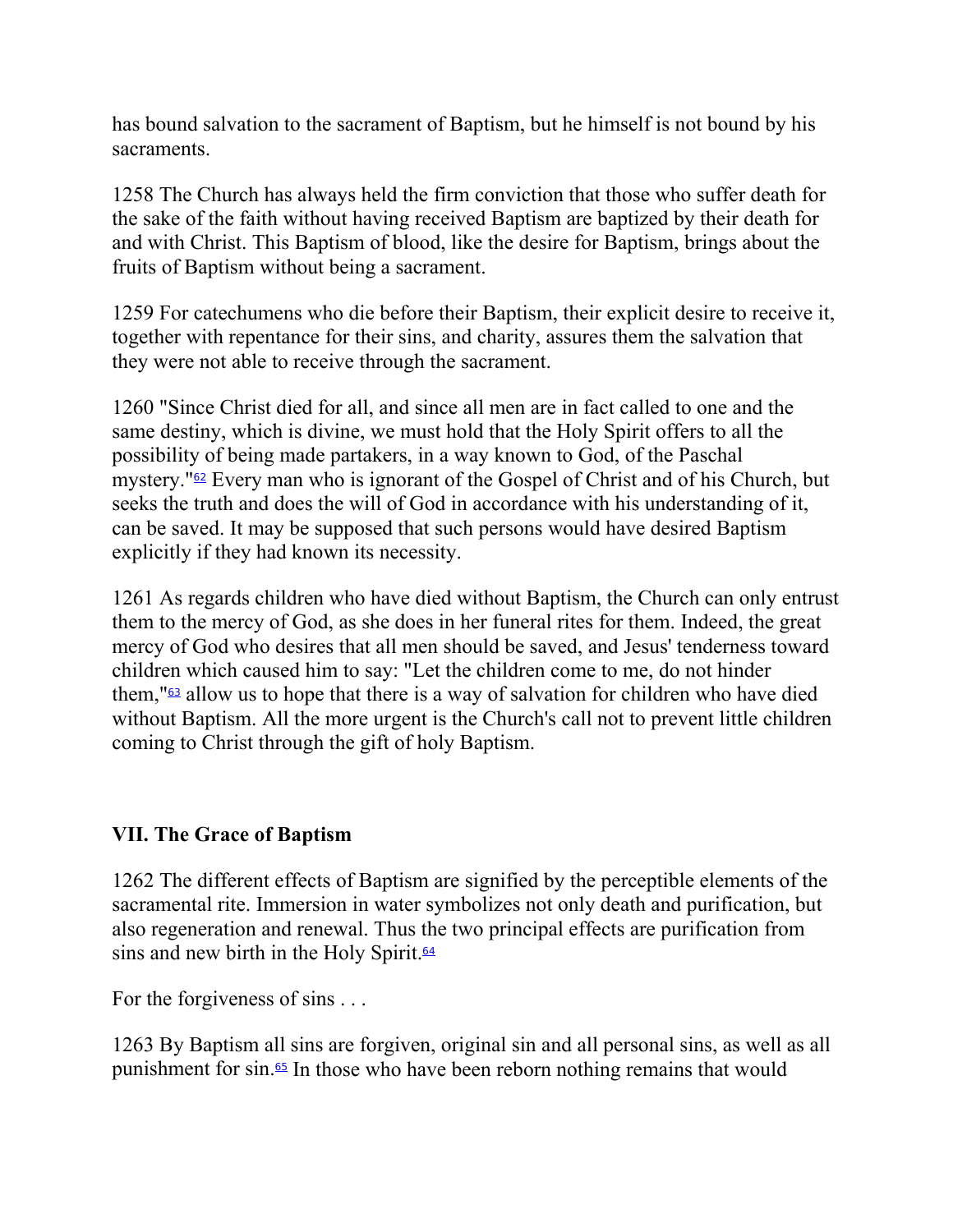impede their entry into the Kingdom of God, neither Adam's sin, nor personal sin, nor the consequences of sin, the gravest of which is separation from God.

1264 Yet certain temporal consequences of sin remain in the baptized, such as suffering, illness, death, and such frailties inherent in life as weaknesses of character, and so on, as well as an inclination to sin that Tradition calls concupiscence, or metaphorically, "the tinder for sin" (fomes peccati); since concupiscence "is left for us to wrestle with, it cannot harm those who do not consent but manfully resist it by the grace of Jesus Christ."<sup>66</sup> Indeed, "an athlete is not crowned unless he competes according to the rules." $67$ 

"A new creature"

1265 Baptism not only purifies from all sins, but also makes the neophyte "a new creature," an adopted son of God, who has become a "partaker of the divine nature,  $\frac{1}{68}$  member of Christ and coheir with him,  $\frac{69}{2}$  and a temple of the Holy Spirit.<sup>10</sup>

1266 The Most Holy Trinity gives the baptized sanctifying grace, the grace of justification:

- enabling them to believe in God, to hope in him, and to love him through the theological virtues;

- giving them the power to live and act under the prompting of the Holy Spirit through the gifts of the Holy Spirit;

- allowing them to grow in goodness through the moral virtues.

Thus the whole organism of the Christian's supernatural life has its roots in Baptism.

Incorporated into the Church, the Body of Christ

1267 Baptism makes us members of the Body of Christ: "Therefore . . . we are members one of another." $\frac{1}{2}$  Baptism incorporates us into the Church. From the baptismal fonts is born the one People of God of the New Covenant, which transcends all the natural or human limits of nations, cultures, races, and sexes: "For by one Spirit we were all baptized into one body."<sup>12</sup>

1268 The baptized have become "living stones" to be "built into a spiritual house, to be a holy priesthood."73 By Baptism they share in the priesthood of Christ, in his prophetic and royal mission. They are "a chosen race, a royal priesthood, a holy nation, God's own people, that [they] may declare the wonderful deeds of him who called [them] out of darkness into his marvelous light." $\frac{74}{4}$  Baptism gives a share in the common priesthood of all believers.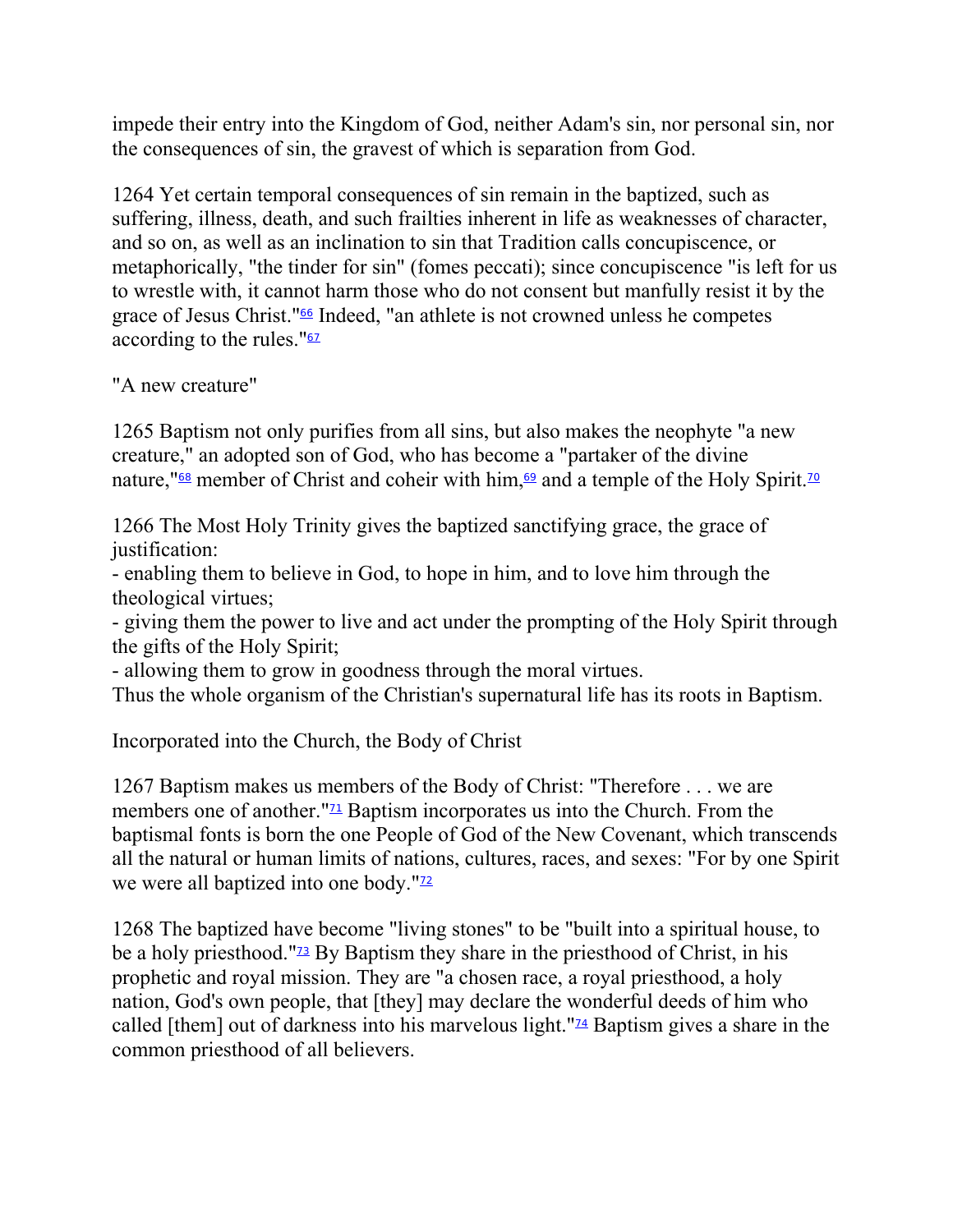1269 Having become a member of the Church, the person baptized belongs no longer to himself, but to him who died and rose for us.<sup>75</sup> From now on, he is called to be subject to others, to serve them in the communion of the Church, and to "obey and submit" to the Church's leaders,<sup>76</sup>holding them in respect and affection.<sup>77</sup> Just as Baptism is the source of responsibilities and duties, the baptized person also enjoys rights within the Church: to receive the sacraments, to be nourished with the Word of God and to be sustained by the other spiritual helps of the Church.<sup>78</sup>

1270 "Reborn as sons of God, [the baptized] must profess before men the faith they have received from God through the Church" and participate in the apostolic and missionary activity of the People of God.<sup>79</sup>

The sacramental bond of the unity of Christians

1271 Baptism constitutes the foundation of communion among all Christians, including those who are not yet in full communion with the Catholic Church: "For men who believe in Christ and have been properly baptized are put in some, though imperfect, communion with the Catholic Church. Justified by faith in Baptism, [they] are incorporated into Christ; they therefore have a right to be called Christians, and with good reason are accepted as brothers by the children of the Catholic Church."<sup>80</sup> "Baptism therefore constitutes the sacramental bond of unity existing among all who through it are reborn." $81$ 

An indelible spiritual mark . . .

1272 Incorporated into Christ by Baptism, the person baptized is configured to Christ. Baptism seals the Christian with the indelible spiritual mark (character) of his belonging to Christ. No sin can erase this mark, even if sin prevents Baptism from bearing the fruits of salvation.<sup>82</sup>Given once for all, Baptism cannot be repeated.

1273 Incorporated into the Church by Baptism, the faithful have received the sacramental character that consecrates them for Christian religious worship. $83$  The baptismal seal enables and commits Christians to serve God by a vital participation in the holy liturgy of the Church and to exercise their baptismal priesthood by the witness of holy lives and practical charity.<sup>84</sup>

1274 The Holy Spirit has marked us with the seal of the Lord ("Dominicus character") "for the day of redemption."<sup>85</sup> "Baptism indeed is the seal of eternal life."<sup>86</sup> The faithful Christian who has "kept the seal" until the end, remaining faithful to the demands of his Baptism, will be able to depart this life "marked with the sign of faith,  $\frac{187}{2}$  with his baptismal faith, in expectation of the blessed vision of God - the consummation of faith - and in the hope of resurrection.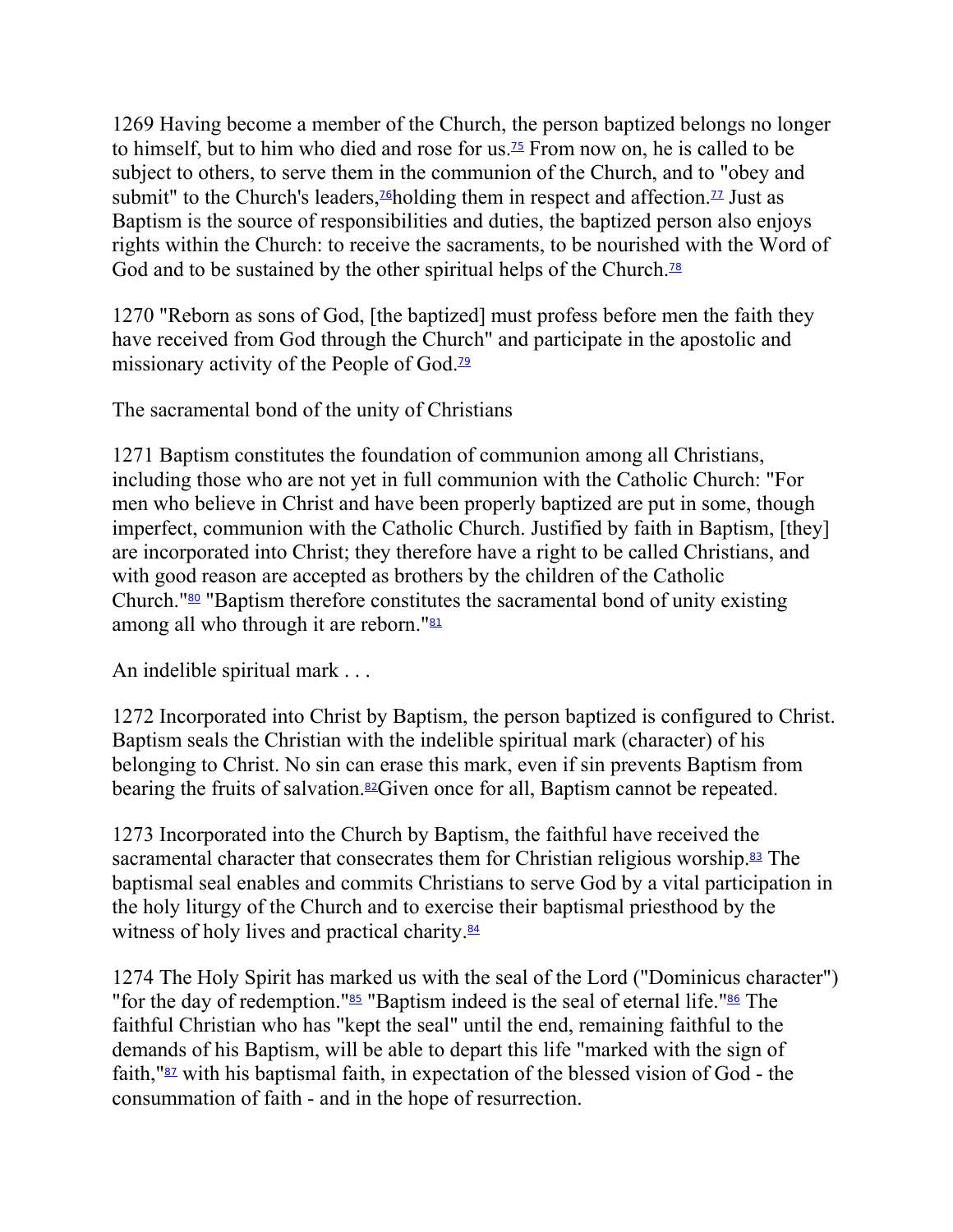### **IN BRIEF**

*1275 Christian initiation is accomplished by three sacraments together: Baptism which is the beginning of new life; Confirmation which is its strengthening; and the Eucharist which nourishes the disciple with Christ's Body and Blood for his transformation in Christ.*

*1276 "Go therefore and make disciples of all nations, baptizing them in the name of the Father and of the Son and of the Holy Spirit, teaching them to observe all that I have commanded you" (* $\Rightarrow$  *Mt 28:19-20).* 

*1277 Baptism is birth into the new life in Christ. In accordance with the Lord's will, it is necessary for salvation, as is the Church herself, which we enter by Baptism.*

*1278 The essential rite of Baptism consists in immersing the candidate in water or pouring water on his head, while pronouncing the invocation of the Most Holy Trinity: the Father, the Son, and the Holy Spirit.*

*1279 The fruit of Baptism, or baptismal grace, is a rich reality that includes forgiveness of original sin and all personal sins, birth into the new life by which man becomes an adoptive son of the Father, a member of Christ and a temple of the Holy Spirit. By this very fact the person baptized is incorporated into the Church, the Body of Christ, and made a sharer in the priesthood of Christ.*

*1280 Baptism imprints on the soul an indelible spiritual sign, the character, which consecrates the baptized person for Christian worship. Because of the character Baptism cannot be repeated (cf. DS 1609 and DS 1624).*

*1281 Those who die for the faith, those who are catechumens, and all those who, without knowing of the Church but acting under the inspiration of grace, seek God sincerely and strive to fulfill his will, are saved even if they have not been baptized (cf. LG 16).*

*1282 Since the earliest times, Baptism has been administered to children, for it is a grace and a gift of God that does not presuppose any human merit; children are baptized in the faith of the Church. Entry into Christian life gives access to true freedom.*

*1283 With respect to children who have died without Baptism, the liturgy of the Church invites us to trust in God's mercy and to pray for their salvation.*